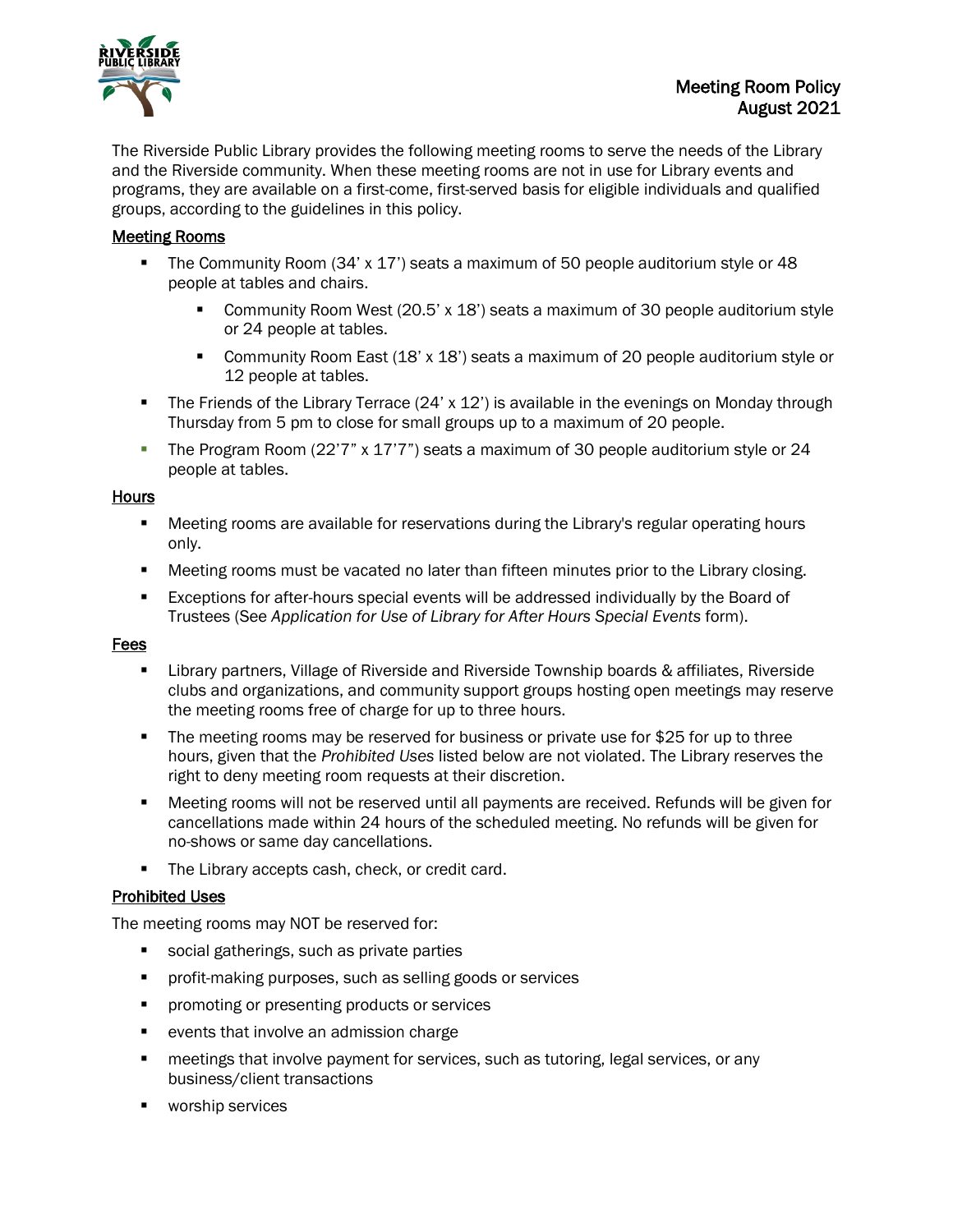## Conditions of Use

- Room reservations and arrangements must be made at least 24 hours in advance of the meeting, or at the discretion of the Library.
- Applicants must sign the *Meeting Room Policy* waiver and pay all required fees in order to reserve a meeting room.
- **•** Applicants must be present at all times during which the meeting room has been reserved.
- Applicants may not assign reservations to another group or individual.
- Use of meeting rooms may not interfere with normal Library operations. Groups must remain in the room to which they have been assigned. Noise generated by the group cannot disrupt normal Library activities.
- Children's groups must be sponsored and supervised by a person or persons 18 years or older. Unsupervised children under the age of 8 are not to be dismissed into public areas of the Library per the *Unattended Child Policy*.
- The Library reserves the right to monitor all meetings held in the meeting rooms. Library staff will be allowed to enter any meeting room to ensure adherence to Library policies and/or to ask groups to vacate the building before Library closing.
- All publicity for meetings that are not co-sponsored with the Library must contain the following wording: "This is NOT a Library-sponsored event. Except for providing meeting space, the Riverside Public Library is not in any manner connected with this meeting, and neither the Library nor the Board of Trustees endorses any position expressed by the group."
- With the exception of Friends of the Library, individuals and/or organizations meeting in the Library may not use the Library's mailing address or telephone number to conduct their business.
- Groups using the meeting rooms may not deny access on the basis of, and including but not limited to, gender, race, religion, sexual orientation or physical/mental ability.
- Groups must adhere to the *Rules of Conduct Policy*.

## Refreshments

- Food and refreshments brought in by the group may be served. However, fees will be assessed, if necessary, to cover the cost of cleaning and/or damage to furniture, carpeting, equipment, etc.
- Alcoholic beverages are not permitted anywhere in the building unless preapproved by the Library Director,
- The Library has a sink, refrigerator, and coffee makers available for use. Any items used must be washed, and the kitchenette must be cleaned.
- Supplies, preparation and cleanup are the responsibility of the group, not the Library staff. Please allow time after the meeting to clean up.

## Set Up/Clean Up

- The Library does not have personnel to assist with meetings or programs, or to help set up or clean up.
- **Groups using meeting rooms are responsible for setting up the room to their requirements** and returning furniture to its proper place upon completion of the meeting.
- No physical changes in the meeting rooms are permitted except for rearrangement of furniture.
- No additional furniture or equipment, other than that already available in the meeting room, will be provided.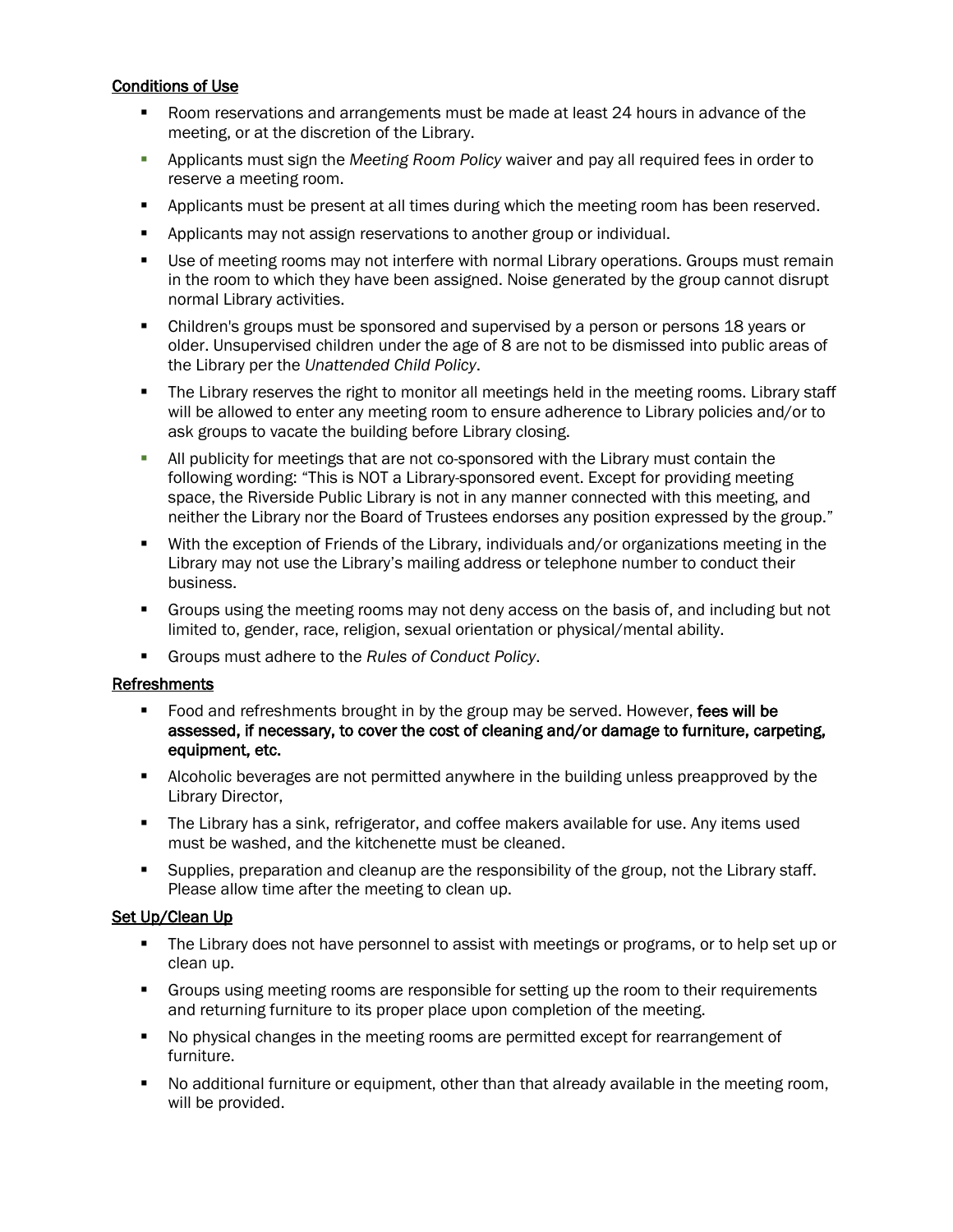- No crafting projects are allowed on Library tables unless the tables are protected by tablecloths. Tablecloths are available at the Library, if needed.
- Signs and decorations may not be taped or stapled to walls or doors.
- **Fees will be assessed if meeting rooms are not left in the condition in which they were found.** All trash must be placed in the receptacles provided.

## **Equipment**

- A laptop, projector, Blu-ray/DVD player, microphone, and lectern are available for use.
- **Please inquire about the use of the white boards or the smart board.**
- Any equipment use must be requested in advance.

## Damages/Liability

- **The applicant is personally responsible for group meetings, and for any misbehavior,** damage, breakage, theft, or misuse of the Library's facilities, and for any costs associated with these violations. The library's public liability insurance does not cover user negligence, nor will it protect the user if a suit is filed against them.
- **Permission to use the meeting rooms may be withheld from groups who on previous** occasions have damaged the facilities, carpet, equipment, or furniture, or caused a disturbance, or in any other way failed to comply with these rules.

## **Restrictions**

- The Library reserves the right to restrict meeting room usage when multiple reservations by a single group or individual unfairly restrict usage by other groups.
- Use of meeting rooms for Library programs and Library affiliated programs takes precedence over use by outside groups.
- **Smoking is not permitted anywhere in the building or within 30 feet of the entrances.**
- Use of any flames is prohibited, including matches, candles, incense, etc.
- Use of hazardous materials is not permitted.

## **Cancellations**

- The Library reserves the right to cancel any reservation by giving at least 48 hours' notice with the exception of an emergency closing not within the Library's control due to weather, lack of public utilities, or danger in or near the building.
- Repeated cancellations or no-shows by groups or individuals will result in denial of future meeting room usage.

*Use of the meeting rooms does not constitute Library endorsement of viewpoints expressed by participants in programs. In making such rooms available, the Library aspires to meet the principles set forth in the Library Bill of Rights.*

*Approved by the Riverside Public Library Board of Trustees 6/12/18 Reviewed and approved by the Trustees 3/10/20 Reviewed and approved by the Trustees 8/10/21*